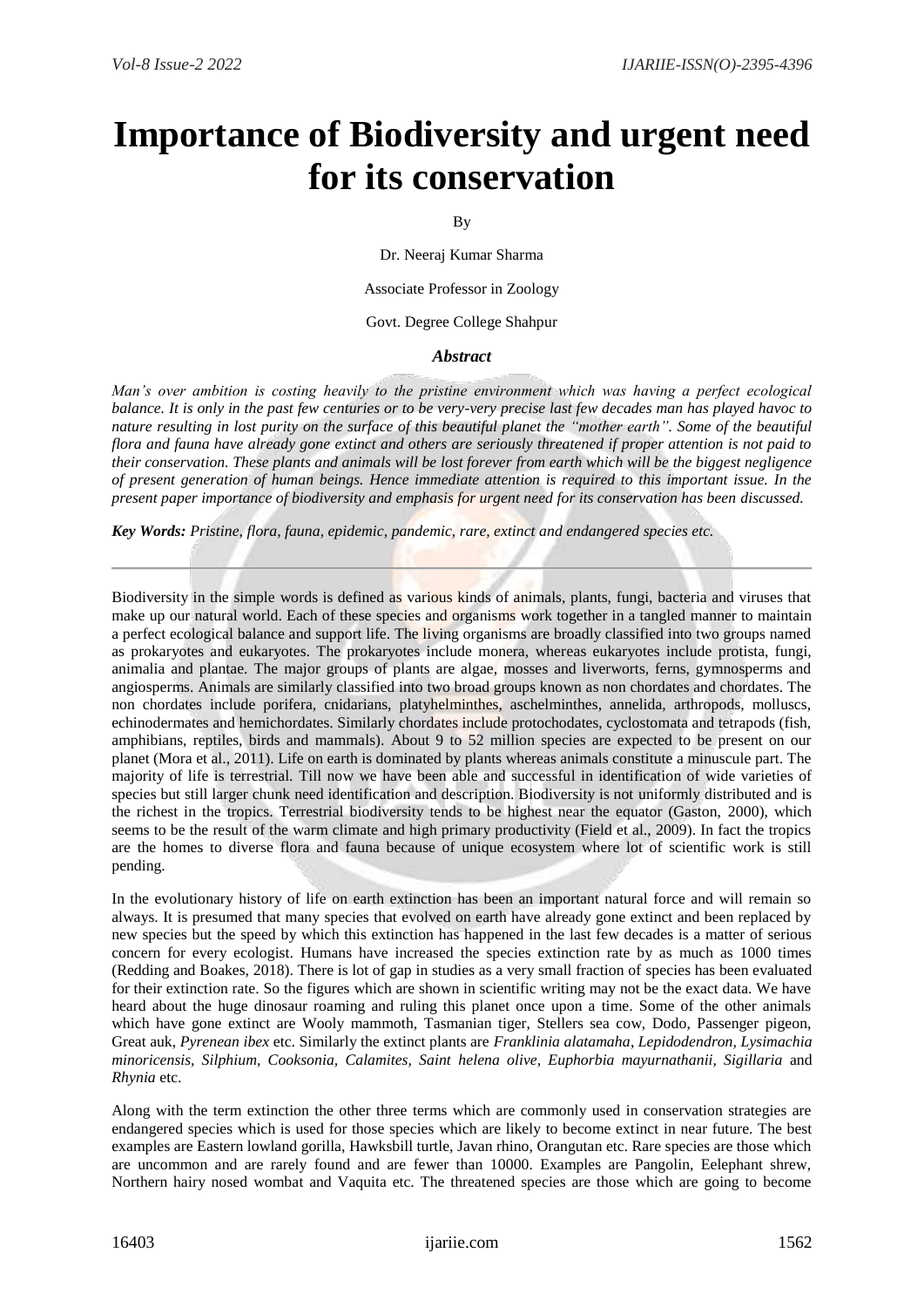endangered in near future and these include Leopard, Great Indian bustard, Himalayan quail, House sparrow, Sarus crane, Nilgiri tahr, Asiatic lion etc.

Human dependence upon biodiversity has been inseparable be it for food, freshwater, timber, fiber, fuel, wood, wool and medicine etc. In fact our very existence without biodiversity is impossible. During the last few decades we have become more ambitious and have been over exploiting our natural recourses irrationally resulting in loss of biodiversity at much faster rate. This has never ever happened in the history of human civilization. The degradation of ecosystem services could grow significantly worse during the first half of this century and is a barrier to achieving the Millennium Development Goals. (Source: MEA, 2005). Biodiversity provides functioning ecosystems that supply oxygen, clean air and water, pollination of plants, pest control, wastewater treatment and many other ecosystem services which include protection of water resources, soils formation and protection, nutrient storage and recycling, pollution breakdown and absorption, contribution to climate stability, maintenance of ecosystems, and recovery from unpredictable events.

Thus it is crystal clear that our existence without biodiversity is impossible and therefore for preserving and conserving biodiversity we need to take a stock of threats to biodiversity. The biggest threats to biodiversity include climate change, habitat loss and degradation, pollution, introduction of invasive species, over exploitation and other potential threats. The climate change has been responsible for frequent forest fires, storms, period of drought along with rise in temperature. Glaciers are melting, rivers are drying up, water cycles are changing patterns and oceans levels are rising all these kind of changes are negatively impacting the lives of human beings along with adversely effecting the biodiversity. Habitat loss and degradation on the other hand is the other major area of concern as many species are finding it difficult to survive due to lost habitat (Ayoade at al., 2009; Agarwal et al., 2011). Humans have been encroaching in newer areas on land, in water and in air to adjust ever increasing human population thus many species are finding it difficult to survive as they are very sensitive to their peculiar habitat. Similarly rise in pollution level in air, water or soil is serious threats to all forms of life including humans also. Introduction of invasive species without proper scientific data could also play havoc with local biodiversity. Invasive species is a species which has been introduced in foreign land. The introduction of plant species like *Parthenium* (congress grass), *Ageratum* (Phulanoo) and *Lantana* (Panjphuli) have been live examples as they have dominated local flora in shorter time due to extensive root system. Also some time overexploitation which refers to over harvesting a species and natural recourses at a much faster rate than they can actually sustain in wilderness is also responsible for loss of species. Along with all these if misfortune happens epidemic and pandemic diseases like ebola and corona could also be responsible for loss of some species from this planet.

Though it is different story that human civilization has traditionally been nature's lover and has been drawing only what was just required without any greed and infarct living in perfect harmony with nature and natural recourses. Biodiversity has become an important issue on the global arena. The importance of biodiversity is increasingly being recognized as of vital concern on the local, national and international levels. The challenge is how to find practical and workable ways to increase biological diversity. As the issues surrounding biodiversity are not individual and country specific and lost species is a great loss of humanity as a whole. Therefore the solution to these problems has to be collective one. The issues and challenges around achieving biodiversity could be also diverse and therefore require diverse solutions in order to be finding the most effective solution or combination of solutions for a given area. Successful conservation strategies will have to have the confidence and participation of the local communities (Dobhal et al., 2011). Obviously action needs to be taken on the governmental level. However there are also ways that individuals and groups of individuals can begin to act on their own right and help create ecological change and increase biodiversity.

*Acknowledgments:* The author is highly thankful to his family members Mrs. Mamta Sharma (wife), Kriti Sharma (Daughter) and Abhinandan Sharma (Son) for encouraging me during research work under discussion.

## *References:*

Agarwal, N.K., Singh, G. and Singh, H., 2011. Present status of Icthyofaunal diversity of Garhwal Himalayan river Bhilangna and its tributaries with reference to changing environment. Environment Conservation Journal, 12(3): 101-108.

Ayoade, A. A., Agarwal, N.K and Chandola-Saklani, A., 2009. Changes in Physico-chemical Features and Plankton of Two Regulated High Altitude Rivers, Garhwal Himalaya, India. European Journal of Scientific Research, 27 (1): 77-92.